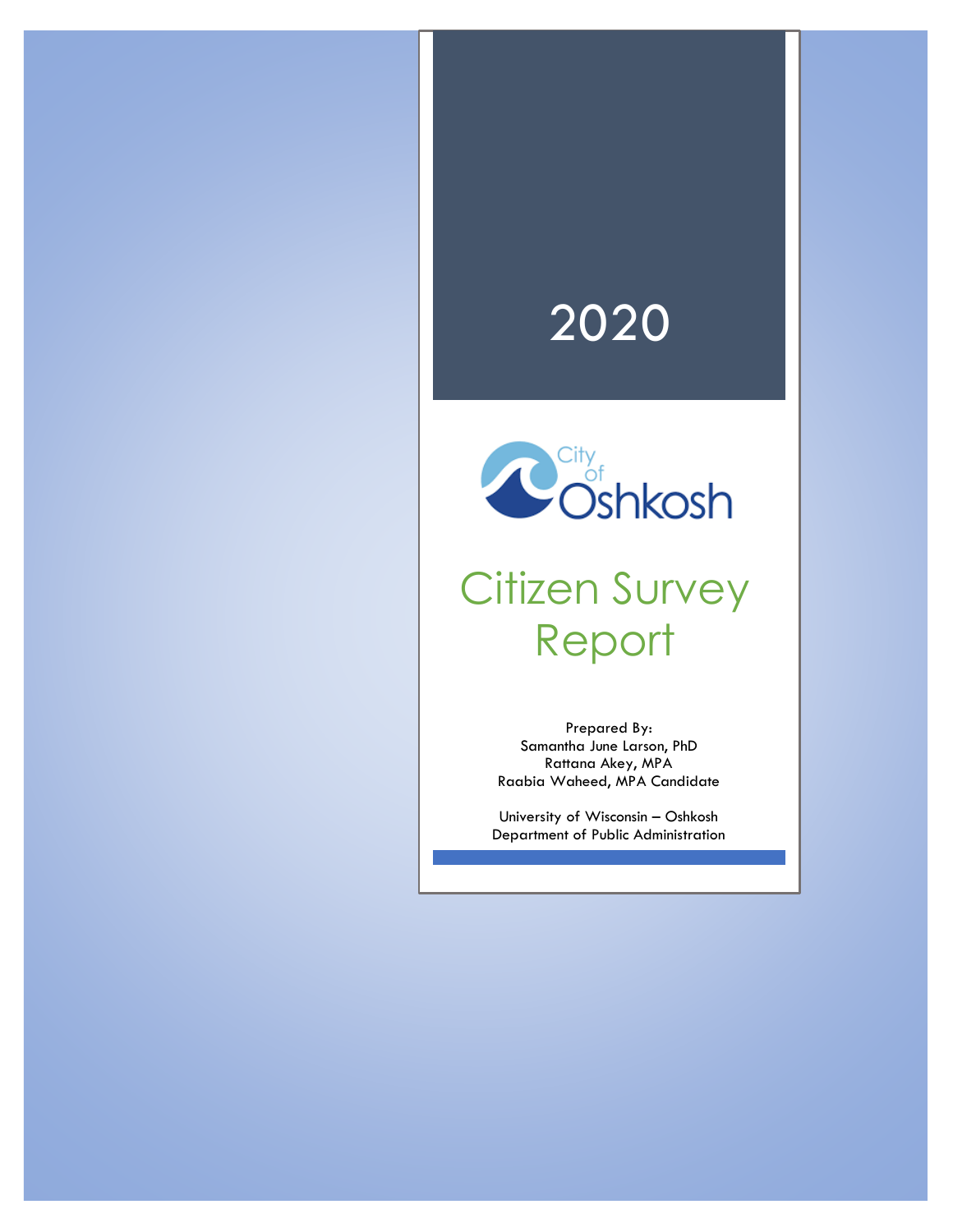Since 2009, the City of Oshkosh has partnered with the Department of Public Administration at the University of Wisconsin – Oshkosh (UWO) to conduct the Oshkosh Citizen Survey. Residents are asked questions pertaining to their overall quality of life, feelings of safety, and city services. This report offers a detailed analysis of the results of the 2020 survey, which was conducted between February and April. These results are meant to provide insight into issues that are of importance to Oshkosh residents. This report is organized into the following sections.

First, the methodology section provides an overview of how the survey data was collected. It also reviews the statistical validity of the results. Next, participant demographic characteristicsis presented, including a breakdown of the proportion of participants by: sex, age, race, ethnicity, and annual household income.

Finally, responses to questions about services provided by the City of Oshkosh are presented. The section begins by presenting results concerning quality of life indicators. That is followed by an examination of how safe residents feel in their homes, neighborhoods, and business/commercial areas during the day and after dark. City service results are highlighted according to how residents rank their *quality* and how *important* they feel services are to the community overall. Twenty-eight services are grouped by department and presented under the subheadings of: public safety, public works, community services, economic development, parks, and transportation.

#### **Methodology**

The survey was distributed through Polco, an online polling company designed to connect local governments with their communities. The City advertised the survey on their website and via social media. Prior to the COVID-19 pandemic-related closures, the UWO research team also recruited participants at locations throughout the City, including: Reeve Union at UWO, State of the City at the Oshkosh Convention Center, Oshkosh Public Library, and the Oshkosh Mediterranean Food Market. Furthermore, an invitation to the survey was sent to various UWO offices and organizations, including: UWO Library, LGBTQ+ Resource Center, American Indian Student Services, Men of Color and Latino/Hispanic Initiatives, Department of Social Justice, Multicultural Education Center, Women's Center, Student Recreation and Wellness, Department of Residence Life, The Cabinet Food Pantry, Student Organization of Latinos, College Democrats, College Republicans, Student Environmental Action Coalition, Oshkosh Student Association, Asian Student Association, Africa American Studies, Hmong Student Union, and the International Student Association.

A total of 294 residents participated in the survey. Of those, 201 (68%) were registered voters according to Polco. The other 93 (32%) were not registered voters. Based on the population of Oshkosh, the 294 responses achieved statistical validity based on a 90% confidence interval<sup>1</sup> (5% margin of error<sup>2</sup>), which is the highest level available through Polco.

 $1$  The confidence level is used to express the degree of certainty that the results of the sample are an accurate reflection of the total City. It is commonly set at either 90%, 95%, or 99%.

 $2$  The margin of error illustrates how far above or below the result could be if all residents completed the survey. For example, if 55% of residents said "yes" to a question, a 5% margin of error means that 50-60% of the population would also answer "yes" if surveyed.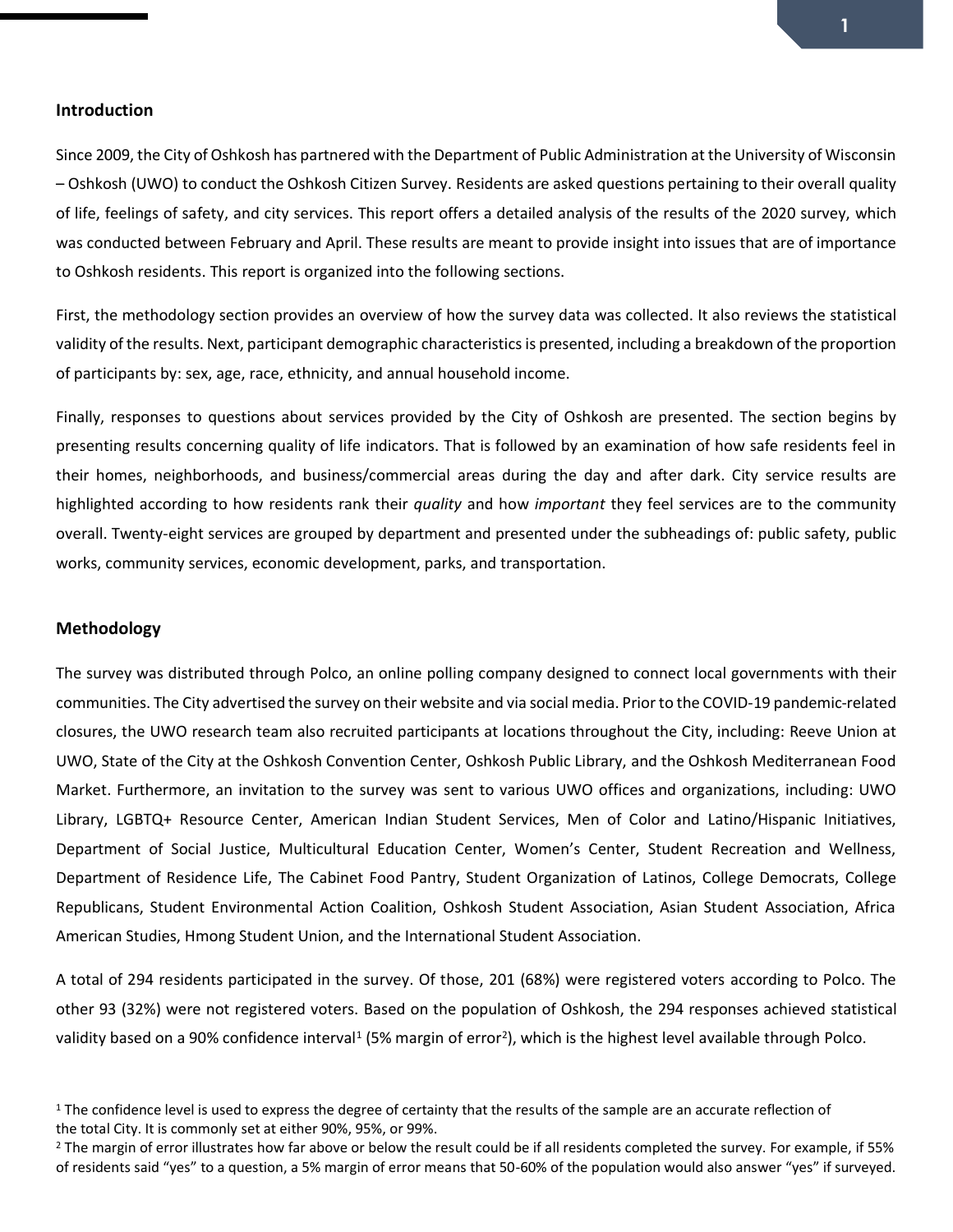#### **Participant Demographic Overview**

Polco provide demographic data related to sex and age based on its access to voter registration records. The first two charts are calculated based on those participants that are registered to vote.

Chart 1 includes the breakdown of respondents by sex. There were 111 respondents (38%) that identified as female and a slightly lower number, 87 respondents (29%), that were identified as male. The remaining 96 respondents (33%) could not be identified by sex based on Polco records.

Chart 2 includes the proportion of participants by age range based on voter registration records. The greatest proportion of survey respondents (25%) were in the 50-59 age group. Approximately 35% were age 60 or older and 18% were under 40 years of age. (Note: Polco records did not provide age data for 136 (46%) of participants, and those participants are not included in this figure.)

All participants were asked to identify the race that they identify with. As shown in Table 1, 272 (92.5%) of participants were White/Caucasian, .7% were Black or



#### Table 1. Participants by Race

| Race                              | <b>Total Participants</b> | ℅     |
|-----------------------------------|---------------------------|-------|
| White/Caucasian                   | 272                       | 92.5% |
| <b>Black or African American</b>  | 2                         | 0.7%  |
| American Indian, Eskimo, or Aleut | 1                         | 0.3%  |
| Asian or Pacific Islander         | 10                        | 3.4%  |
| Two or More Races                 | 3                         | 1%    |
| Other                             | 6                         | 2%    |
| ΤΟΤΑΙ                             | 79∆                       | 100%  |

Table 2. Participants by Hispanic or Latino Origin

| Hispanic or Latino Origin | <b>Total Participants</b> | %     |
|---------------------------|---------------------------|-------|
| <b>Yes</b>                |                           | 1.4%  |
| No.                       | 288                       | 98.6% |
| TOTAL                     | 292                       | 100%  |

■ 80-89

38% 29% 33% 1. Participants by Sex **Female Male** Unknown  $1\%$   $-4\%$ 14% 22% 23% 11% 2. Participants by Age  $18-29$ ■ 30-39  $40-49$ ■ 50-59 ■ 60-69  $70-79$ 

25%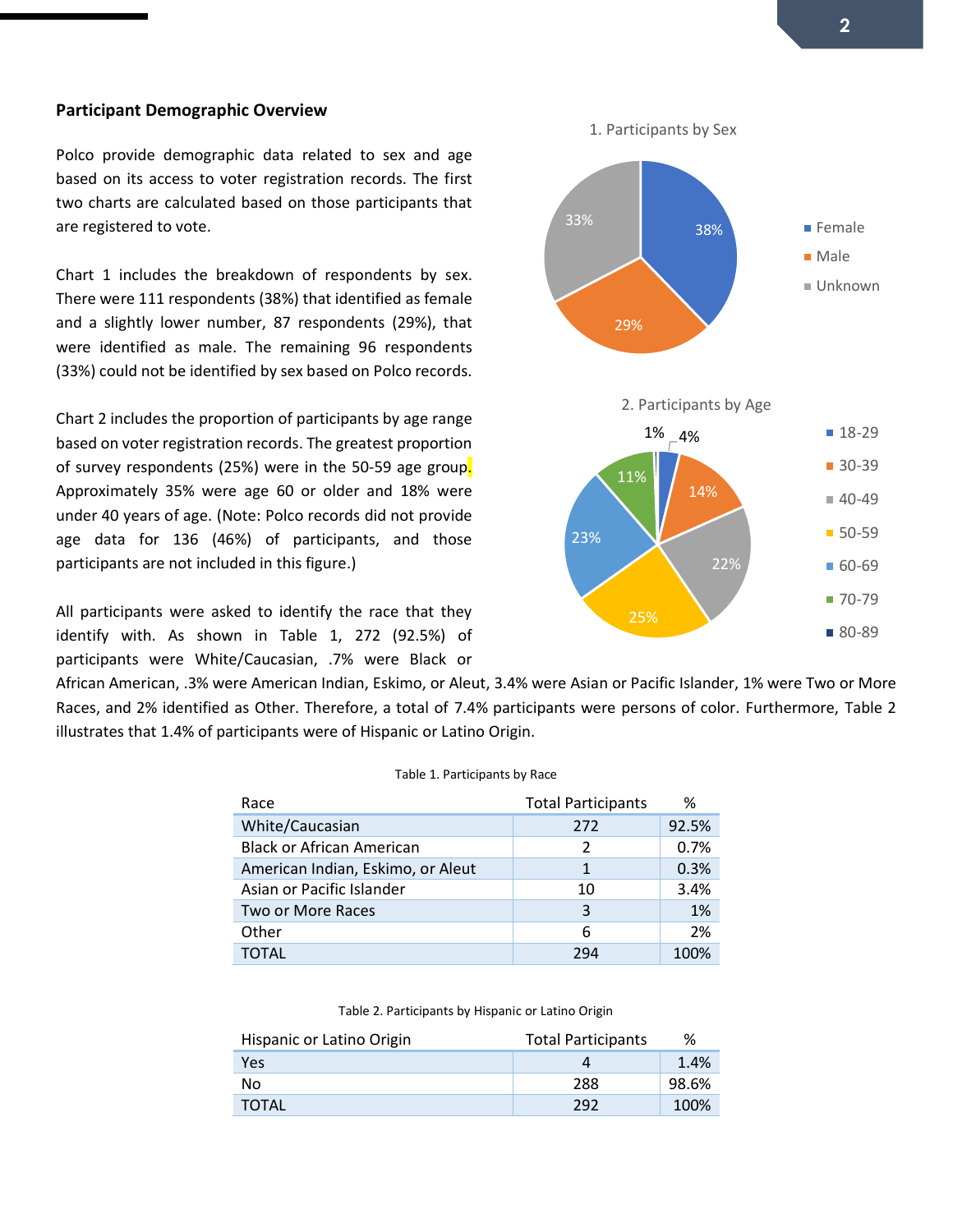Participants were also asked to identify their annual household income. According to the 2010 Census, 28% of Oshkosh households earned less than \$25,000 annually. The median household income in Oshkosh (in 2018 dollars) between 2014- 2018 was \$43,346. Reponses from all 294 participants are included, and the total number of participants is reported for each income category in Chart 3. Those in households that made \$24,999 or less made up 53 (18%) of the participants, 44 participants (15%) earned \$25,000-\$49,999, the largest group of 67 participants (23%) made between \$50,000-\$74,999 annually. Furthermore, 56 participants (19%) made between \$75,000-\$99,000, 47 participants (16%) made \$100,000- \$149,999, and the smallest group of 27 participants (9%) made \$150,000 or more.



Finally, Chart 4 illustrates the percentage of participants that identify as People of Color, Hispanic or Latino, that are less than 40 years of age, and those that live in households that earn less than \$25,000 annually. Actual proportions are provided for the participants from the 2017, 2018, 2019, and 2020 surveys. Efforts have been made to expand diversity of participants with some success. The difference from 2017 to 2020 illustrates an increase in participation from all demographic groups. These can also be compared against the last available 2010 Census demographic information to determine how much more participation is needed to achieve representativeness.

| <b>Demographic Group</b> | 2017 | 2018  | 2019  | 2020  | 2010<br><b>Census</b> | % Change<br>2017-2020 | % Needed for<br><b>Representativeness</b> |
|--------------------------|------|-------|-------|-------|-----------------------|-----------------------|-------------------------------------------|
| People of Color          | .8%  | 5.9%  | 5.4%  | 7.4%  | 8.9%                  | $+6.6%$               | 1.5%                                      |
| Hispanic or Latino       | 0%   | 3.6%  | 2.9%  | 1.4%  | 2.7%                  | $+1.4%$               | 1.3%                                      |
| Age $< 40$               | 14%  | 31.5% | 14.8% | 18%   | 39.3%                 | $+4.0%$               | 21.3%                                     |
| Income $<$ \$25 $k$      | 0%   | 15.8% | 16.0% | 18.0% | 28.0%                 | $+18%$                | 10.0%                                     |

|  | Table 3. Participant Demographics Over Time |  |
|--|---------------------------------------------|--|
|  |                                             |  |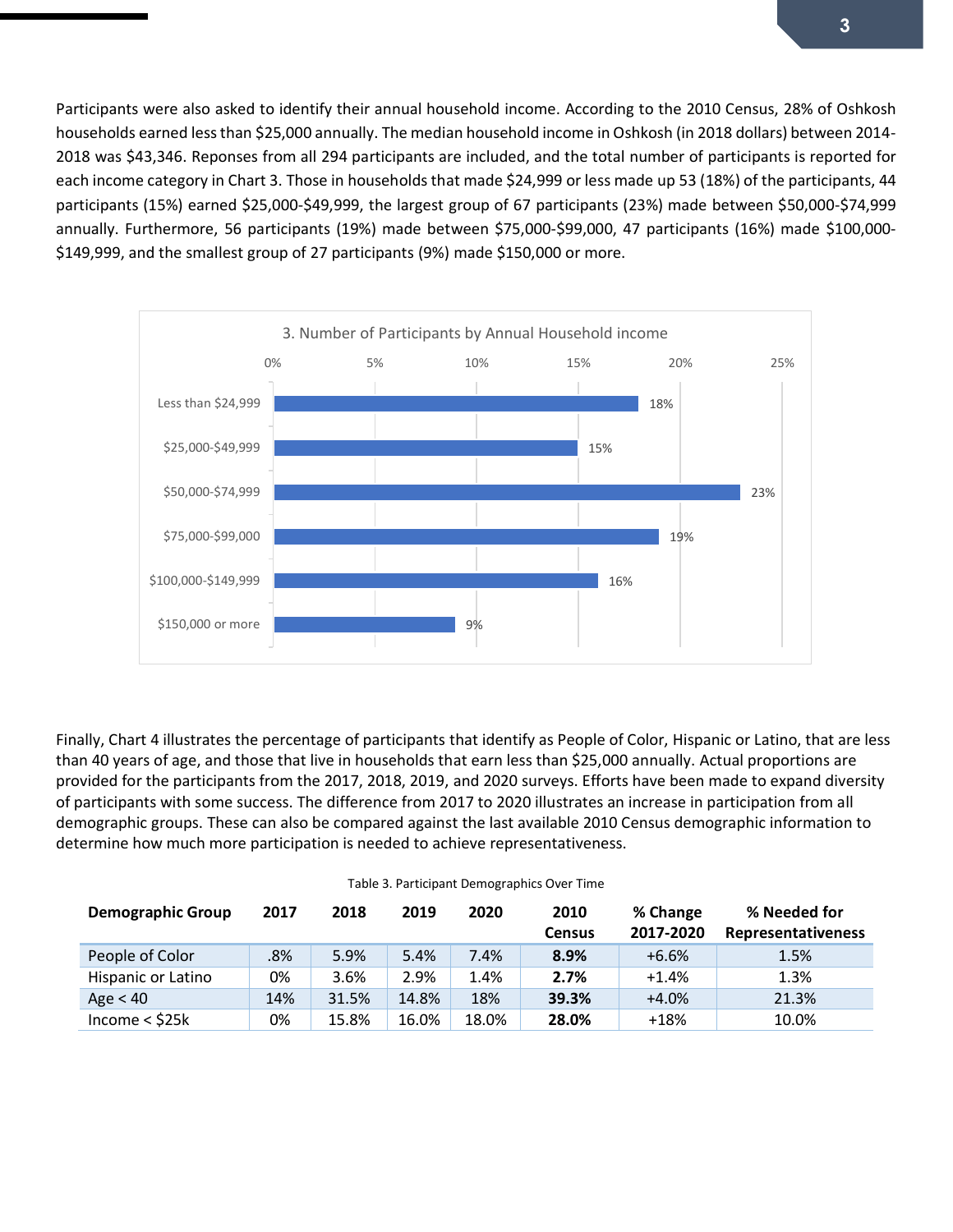#### **Quality of Life**

Overall, residents responded positively to the Overall Quality of Life question as shown in Chart 5. When asked to rate their overall quality of life, approximately 82% reported a positive quality of life, with 19% answering *Excellent* and 63% answering *Good*. Comparatively, 16% reported their quality of life as fair, and just 2% reported it as poor.

Chart 6 shows responses when participants were asked to rate Oshkosh on 11 different quality of life statements. The chart represents the data grouped into one of three categories: Positive (if participants responded *Excellent* or *Good*), Negative (if they responded *Fair* or *Poor*), and No Opinion.

Results shows that respondents expressed a positive feeling for 6 out of 11 questions, which received a majority positive response rate (50% or greater). The

top three positive statements related to Oshkosh as an affordable place to live (72%), as a place to recreate and play (67%), and as a place to work (66%).

Conversely, a majority of respondents expressed a *negative* feeling for two statements: 56% responded negatively to Oshkosh as a place accepting of diversity, and 52% responded negatively to Oshkosh as a welcoming, inclusive community.



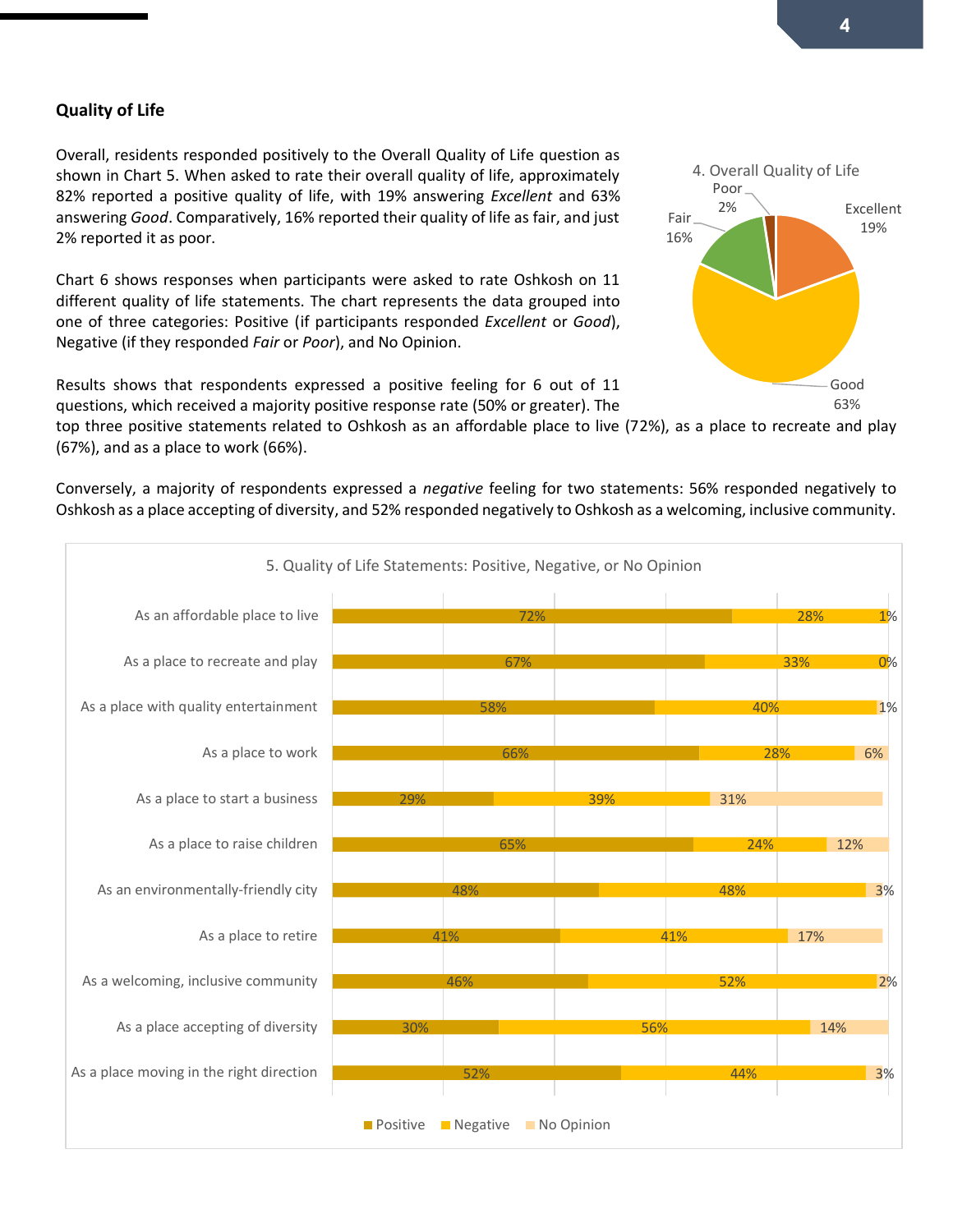#### **Feelings of Safety**

Next, participants were asked: "Please rate how safe or unsafe you feel" in five categories listed in Chart 7. If they responded *Very Safe* or *Safe*, answers are documented in Chart 7 in blue. Any response other than *Very Safe* or *Safe* was included as a *Less than Safe* response, represented by orange.

Overall, the majority responded that they felt safe in Oshkosh. Approximately 93% felt safe in their home, 94% felt safe in their neighborhood during the day, and 92% felt safe in commercial/business areas during the day. On the other hand, only 65% felt safe walking alone in their neighborhood after dark, and the lowest proportion of 53% felt safe in commercial/business areas after dark.



To better understand who feels *Unsafe or Very Unsafe* in Oshkosh after dark, the demographic data on sex (male/female) was examined. Approximately 42% of females and 19% of males felt less than safe in their neighborhoods after dark. Of those that feel less than safe in commercial areas after dark, 49% were female and 36% identified as male.

As shown in Chart 8, the geographic location of residents that feel less than safe is worth noting. The wards in which a majority of respondents reported feeling less than safe in their neighborhoods after dark are shown below in blue. For comparison, the same respondents felt safe during the day in their neighborhoods in four out of five wards listed. However, 17% of Ward 09 respondents also felt less than safe in their neighborhood during the day.



7. Feel Less than Safe in Neighborhood By Ward (%)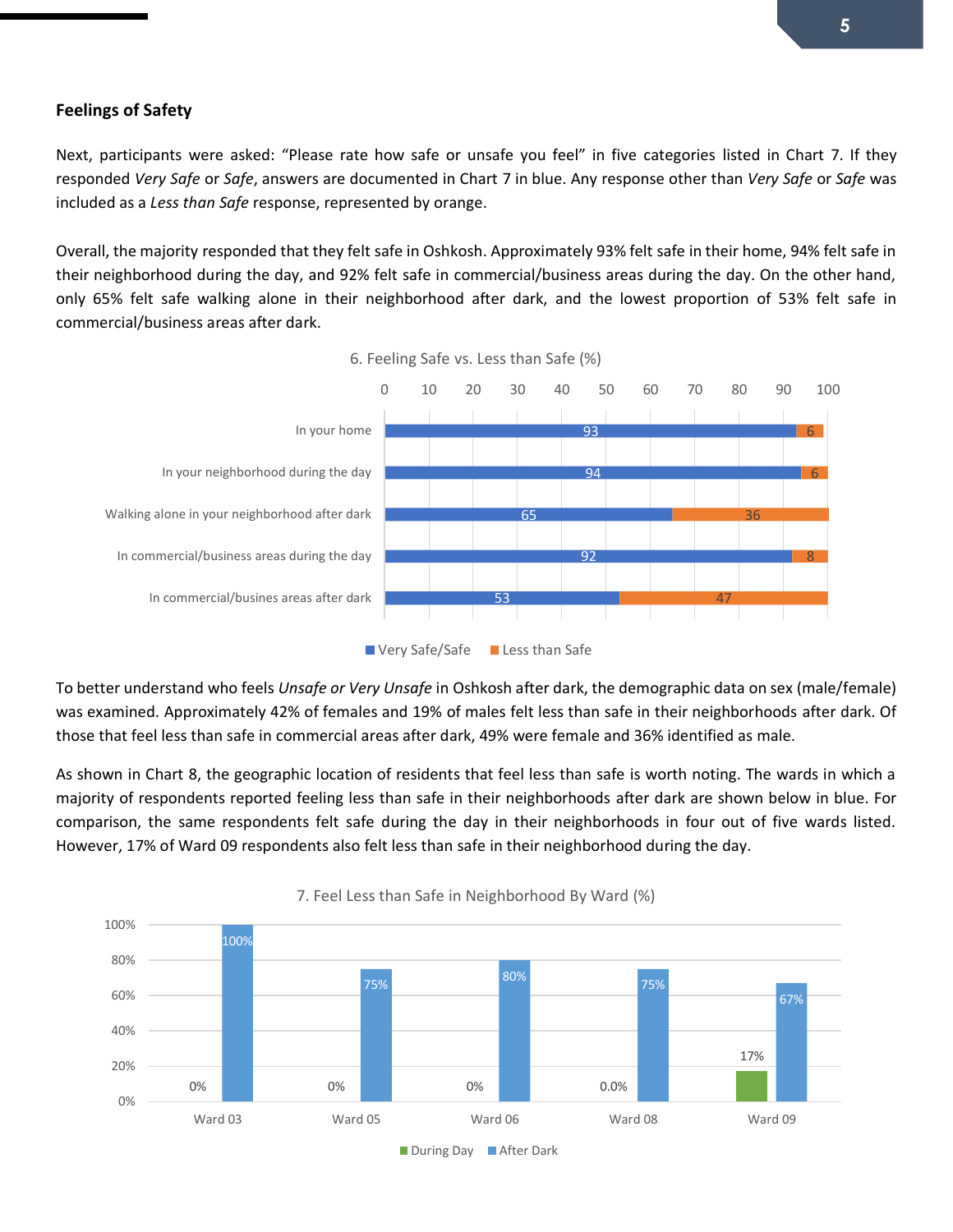## **Quality of City Services**

The next set of questions focused on resident perceptions of the quality of city services. Questions relating to quality asks respondents to identify whether the service is *Excellent, Good, Fair, Poor*, or *No Opinion*. Results are presented in Table 3. The percentage of participants is provided, and the total number is also presented in parentheses (#).

| <b>Area</b>           | <b>Service</b>                        | <b>Excellent</b> | Good      | Fair     | <b>Poor</b> | <b>No</b>      |
|-----------------------|---------------------------------------|------------------|-----------|----------|-------------|----------------|
|                       |                                       |                  |           |          |             | <b>Opinion</b> |
| <b>Public Safety</b>  | Police                                | 38% (113)        | 36% (105) | 10% (28) | 8% (23)     | 9% (25)        |
|                       | <b>Fire Department</b>                | 49% (143)        | 31% (90)  | 2% (5)   | $0\%$ (0)   | 19% (56)       |
|                       | Ambulance                             | 35% (104)        | 30% (87)  | 3% (9)   | $0\%$ (0)   | 32% (94)       |
| <b>Public Works</b>   | Leaf and Brush Pick-up                | 26% (77)         | 40% (119) | 18% (52) | $2\%$ (7)   | 13% (39)       |
|                       | <b>Recycling Services</b>             | 34% (99)         | 50% (147) | 12% (34) | $1\% (2)$   | 4% (12)        |
|                       | <b>Trash Collection Services</b>      | 39% (116)        | 50% (148) | 6% (18)  | $0\%$ (0)   | 4% (12)        |
|                       | Sidewalk System                       | 15% (44)         | 47% (137) | 27% (80) | 7% (21)     | 4% (12)        |
|                       | Ice and Snow Removal                  | 16% (47)         | 40% (117) | 27% (79) | 15% (45)    | $2\%$ (6)      |
|                       | <b>Traffic Signs and Signals</b>      | 21% (63)         | 59% (172) | 17% (50) | $2\%$ (7)   | $1\% (2)$      |
|                       | <b>Street Lights/Maintenance</b>      | 18% (54)         | 56% (164) | 18% (53) | 5% (16)     | $2\% (7)$      |
|                       | <b>Storm Water Management</b>         | 14% (42)         | 47% (138) | 24% (70) | 8% (24)     | 7% (20)        |
| Community             | Neighborhood Revitalization           | 7% (22)          | 38% (112) | 26% (76) | 12% (36)    | 16% (48)       |
| <b>Services</b>       | Oshkosh Public Museum                 | 32% (93)         | 42% (124) | 8% (23)  | $2\%$ (6)   | 16% (48)       |
|                       | Oshkosh Media                         | 17% (49)         | 37% (110) | 21% (62) | 8% (24)     | 27% (49)       |
|                       | Oshkosh Public Library                | 51% (151)        | 36% (105) | 4% (13)  | $1\% (2)$   | 8% (23)        |
|                       | <b>Senior Services</b>                | 18% (54)         | 32% (95)  | 8% (24)  | $2\%$ (6)   | 39% (115)      |
| <b>Economic</b>       | <b>Assistance to Businesses</b>       | 7% (20)          | 21% (63)  | 13% (37) | 7% (20)     | 52% (154)      |
| <b>Development</b>    | <b>Quality of Housing</b>             | 7% (20)          | 38% (113) | 33% (97) | 13% (39)    | 9% (25)        |
|                       | Permits and Inspections               | 5% (14)          | 23% (69)  | 23% (68) | 14% (42)    | 34% (101)      |
|                       | <b>Property Maintenance</b>           | 4% (13)          | 35% (102) | 32% (93) | 14% (40)    | 16% (46)       |
|                       | Planning and Zoning                   | 7% (21)          | 26% (75)  | 23% (67) | 16% (47)    | 29% (84)       |
| <b>Parks</b>          | Children's Amusement Area             | 18% (52)         | 36% (106) | 18% (52) | 6% (18)     | 22% (66)       |
|                       | Leach Amphitheater                    | 30% (87)         | 41% (121) | 10% (28) | $2\%$ (5)   | 18% (53)       |
|                       | Menominee Park Zoo                    | 24% (71)         | 45% (131) | 19% (55) | 5% (14)     | 8% (23)        |
|                       | <b>Pollock Water Park</b>             | 27% (79)         | 31% (90)  | 10% (28) | $2\%$ (7)   | 31% (90)       |
| <b>Transportation</b> | <b>Biking &amp; Pedestrian Trails</b> | 18% (54)         | 41% (122) | 22% (65) | 7% (22)     | 11% (31)       |
|                       | <b>City Parking Facilities</b>        | 11% (32)         | 41% (122) | 28% (83) | 11% (32)    | 9% (25)        |
|                       | Go Transit System                     | 11% (32)         | 32% (93)  | 18% (52) | 7% (22)     | 32% (95)       |

### Table 4. Quality of City Services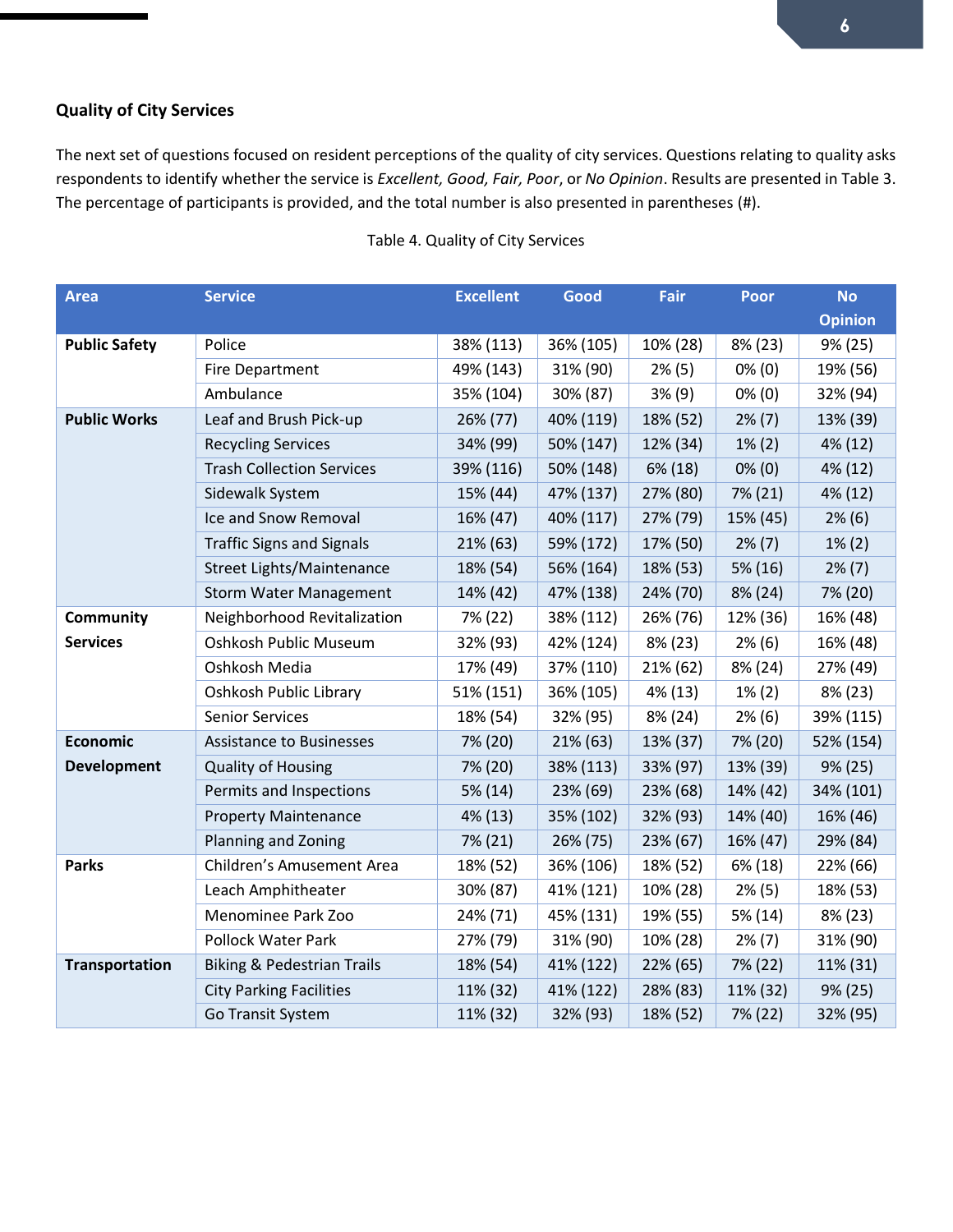

Based on the results in Table 3, the top five highest quality ratings of *Excellent* are presented in Chart 8.

Chart 9 presents the services with the lowest quality rating of *Poor.* However, six services are included because Permits and Inspections and Property Maintenance received the same proportion of participants (14%) that rated them as *Poor*.

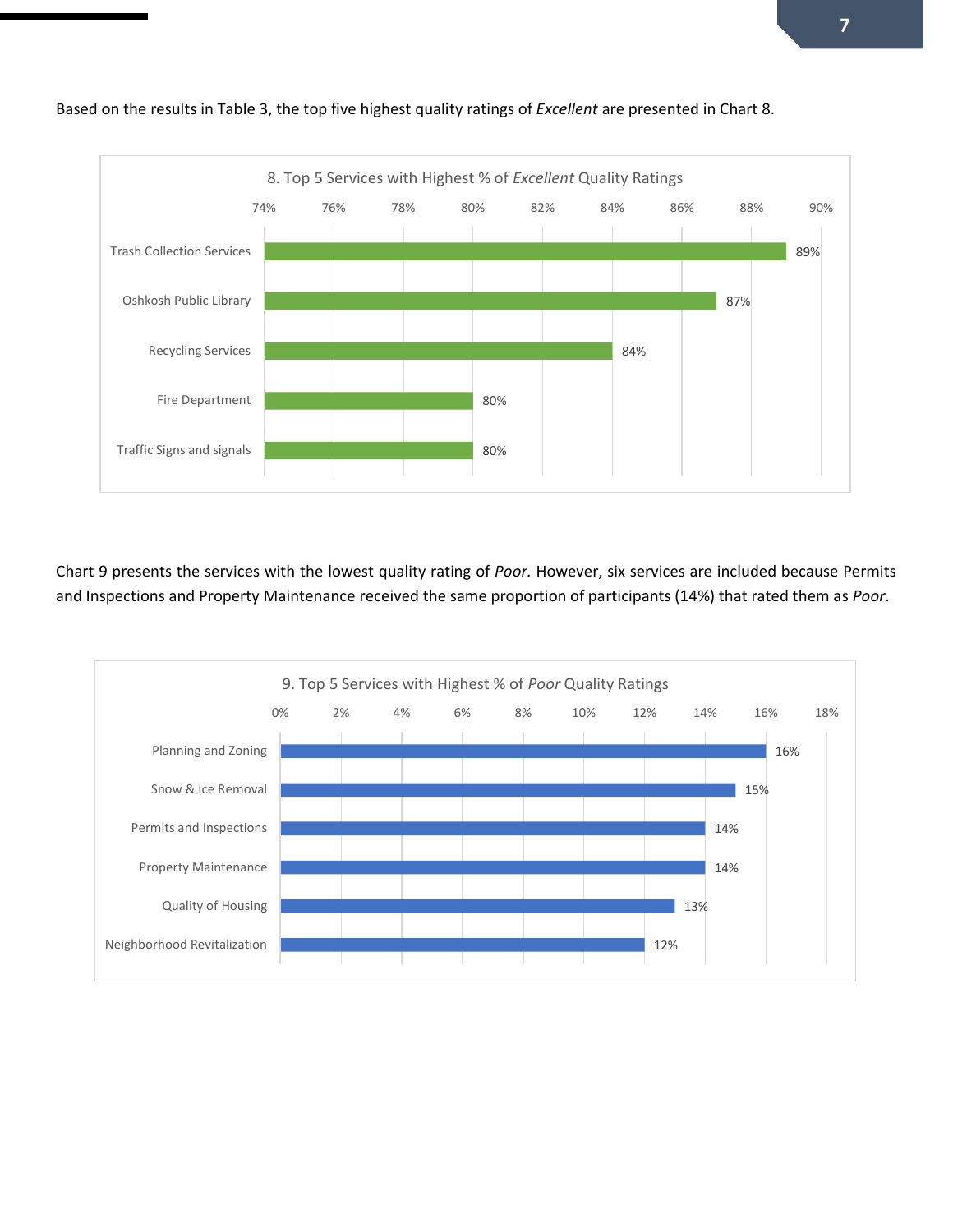### **Importance of City Services**

Finally, respondents were asked to rank how important city services are to them. The survey question asks respondents to identify whether the service is *Very Important, Somewhat Important, Somewhat Unimportant, Not Important*, or *No Opinion*. Results are presented in Table 5. The percentage of participants is provided, and the total number is also presented in parentheses (#).

| <b>Area</b>           | <b>Service</b>                        | <b>Very</b> | <b>Somewhat</b>  | <b>Somewhat</b>    | <b>Unimportant</b> | <b>No</b>      |
|-----------------------|---------------------------------------|-------------|------------------|--------------------|--------------------|----------------|
|                       |                                       | Important   | <b>Important</b> | <b>Unimportant</b> |                    | <b>Opinion</b> |
| <b>Public Safety</b>  | Police                                | 77% (213)   | 14% (39)         | 3% (8)             | 3% (9)             | 3% (9)         |
|                       | Fire Department                       | 78% (216)   | 16% (44)         | $1\%$ (3)          | $1\%$ (3)          | 4% (12)        |
|                       | Ambulance                             | 70% (194)   | 21% (58)         | $2\%$ (5)          | $1\% (2)$          | 7% (19)        |
| <b>Public Works</b>   | Leaf and Brush Pick-up                | 35% (98)    | 45% (124)        | 9% (26)            | 6% (18)            | 4% (12)        |
|                       | <b>Recycling Services</b>             | 61% (170)   | 29% (82)         | 5% (15)            | 3% (9)             | $1\% (2)$      |
|                       | <b>Trash Collection Services</b>      | 64% (178)   | 31% (86)         | $2\%$ (6)          | $2\%$ (5)          | $1\%$ (3)      |
|                       | Sidewalk System                       | 47% (130)   | 41% (115)        | 7% (20)            | $3\%$ (7)          | $2\%$ (6)      |
|                       | Ice and Snow Removal                  | 75% (208)   | 22% (61)         | $2\%$ (5)          | $1\% (2)$          | $1\% (2)$      |
|                       | <b>Traffic Signs and Signals</b>      | 45% (125)   | 44% (121)        | 6% (18)            | 3% (8)             | $2\%$ (6)      |
|                       | <b>Street Lights/Maintenance</b>      | 52% (144)   | 40% (110)        | 5% (15)            | $2\%$ (5)          | $1\%$ (4)      |
|                       | <b>Storm Water Management</b>         | 58% (160)   | 35% (97)         | 5% (14)            | $1\% (2)$          | $2\%$ (5)      |
| Community             | Neighborhood Revitalization           | 44% (123)   | 34% (95)         | 10% (29)           | 4% (11)            | 7% (20)        |
| <b>Services</b>       | Oshkosh Public Museum                 | 25% (70)    | 38% (107)        | 21% (58)           | 8% (21)            | 8% (22)        |
|                       | Oshkosh Media                         | 24% (68)    | 35% (98)         | 18% (50)           | 8% (23)            | 14% (39)       |
|                       | Oshkosh Public Library                | 47% (130)   | 35% (98)         | 12% (32)           | 3% (8)             | 4% (10)        |
|                       | <b>Senior Services</b>                | 40% (111)   | 35% (97)         | 6% (18)            | 6% (16)            | 13% (36)       |
| <b>Economic</b>       | <b>Assistance to Businesses</b>       | 31% (86)    | 27% (74)         | 11% (30)           | 10% (29)           | 21% (59)       |
| <b>Development</b>    | <b>Quality of Housing</b>             | 56% (155)   | 29% (82)         | 7% (20)            | $2\% (5)$          | 6% (16)        |
|                       | Permits and Inspections               | 30% (84)    | 37% (103)        | 13% (37)           | 6% (17)            | 13% (37)       |
|                       | <b>Property Maintenance</b>           | 45% (124)   | 38% (107)        | 9% (25)            | $2\%$ (6)          | 6% (16)        |
|                       | <b>Planning and Zoning</b>            | 34% (95)    | 35% (97)         | 12% (34)           | 4% (12)            | 14% (40)       |
| <b>Parks</b>          | Children's Amusement Area             | 23% (64)    | 39% (108)        | 19% (52)           | 10% (27)           | 10% (27)       |
|                       | Leach Amphitheater                    | 18% (50)    | 41% (113)        | 22% (61)           | 10% (29)           | 9% (25)        |
|                       | Menominee Park Zoo                    | 28% (77)    | 40% (111)        | 21% (59)           | 5% (15)            | 6% (16)        |
|                       | <b>Pollock Water Park</b>             | 17% (46)    | 41% (114)        | 19% (53)           | 10% (27)           | 14% (38)       |
| <b>Transportation</b> | <b>Biking &amp; Pedestrian Trails</b> | 37% (102)   | 39% (109)        | 13% (35)           | 8% (22)            | 4% (10)        |
|                       | <b>City Parking Facilities</b>        | 22% (60)    | 48% (134)        | 18% (50)           | 6% (17)            | 6% (17)        |
|                       | <b>Go Transit System</b>              | 33% (92)    | 35% (96)         | 12% (32)           | 9% (26)            | 12% (32)       |

### Table 5. Importance of City Services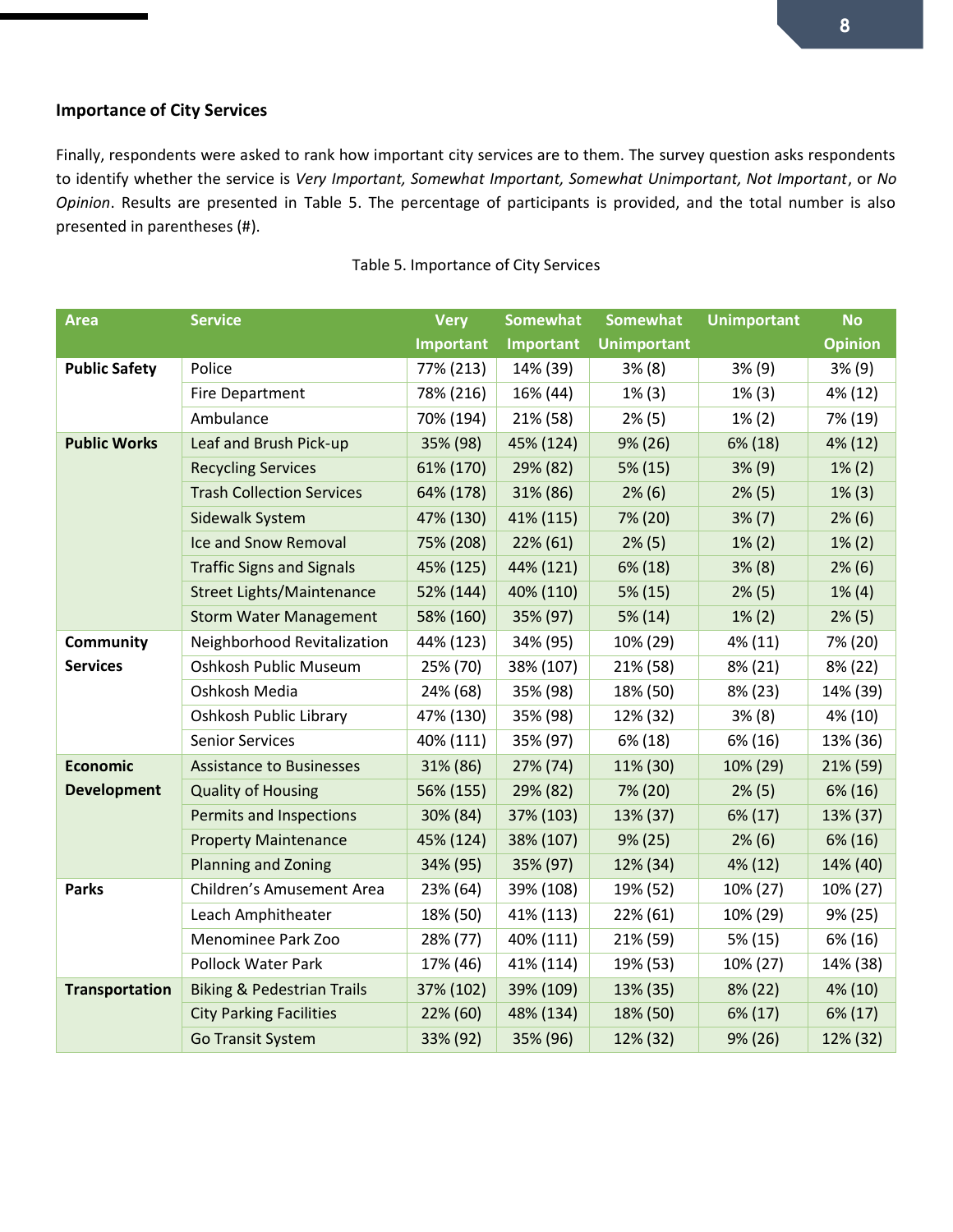Chart 10 shows how services were ranked by quality and importance. The graph illustrates if services had "Positive Quality" (rated *Excellent* or *Good*) compared to the percentage rated *Very Important*. By graphing these ratings, this chart shows the gap between what Oshkosh residents expects to have (i.e. *Importance*) versus what they believe exists (i.e. *Quality*).



10. Importance vs. Quality: All City Services

Based on this gap analysis, six out of the 28 city services illustrated lower quality than their importance. Those services are included in Table 6 in order from the largest to smallest gap. City administrators can use this information to determine whether and to what extent benefits of the services are being effectively delivered to the public and decide whether program design changes will improve the quality of services provided. The information can also serve as the basis for reprioritization of services and commitment of public funding to strengthen programming, creating greater public impact.

| <b>Service</b>              | <b>Very Important</b> | <b>Positive Quality</b> | <b>Difference</b> |
|-----------------------------|-----------------------|-------------------------|-------------------|
| Ice and Snow Removal        | 72%                   | 56%                     | 16%               |
| <b>Quality of Housing</b>   | 59%                   | 45%                     | 14%               |
| Assistance to Businesses    | 35%                   | 28%                     | 7%                |
| Ambulance                   | 72%                   | 65%                     | 7%                |
| Neighborhood Revitalization | 48%                   | 45%                     | 3%                |
| Police                      | 76%                   | 74%                     | 2%                |